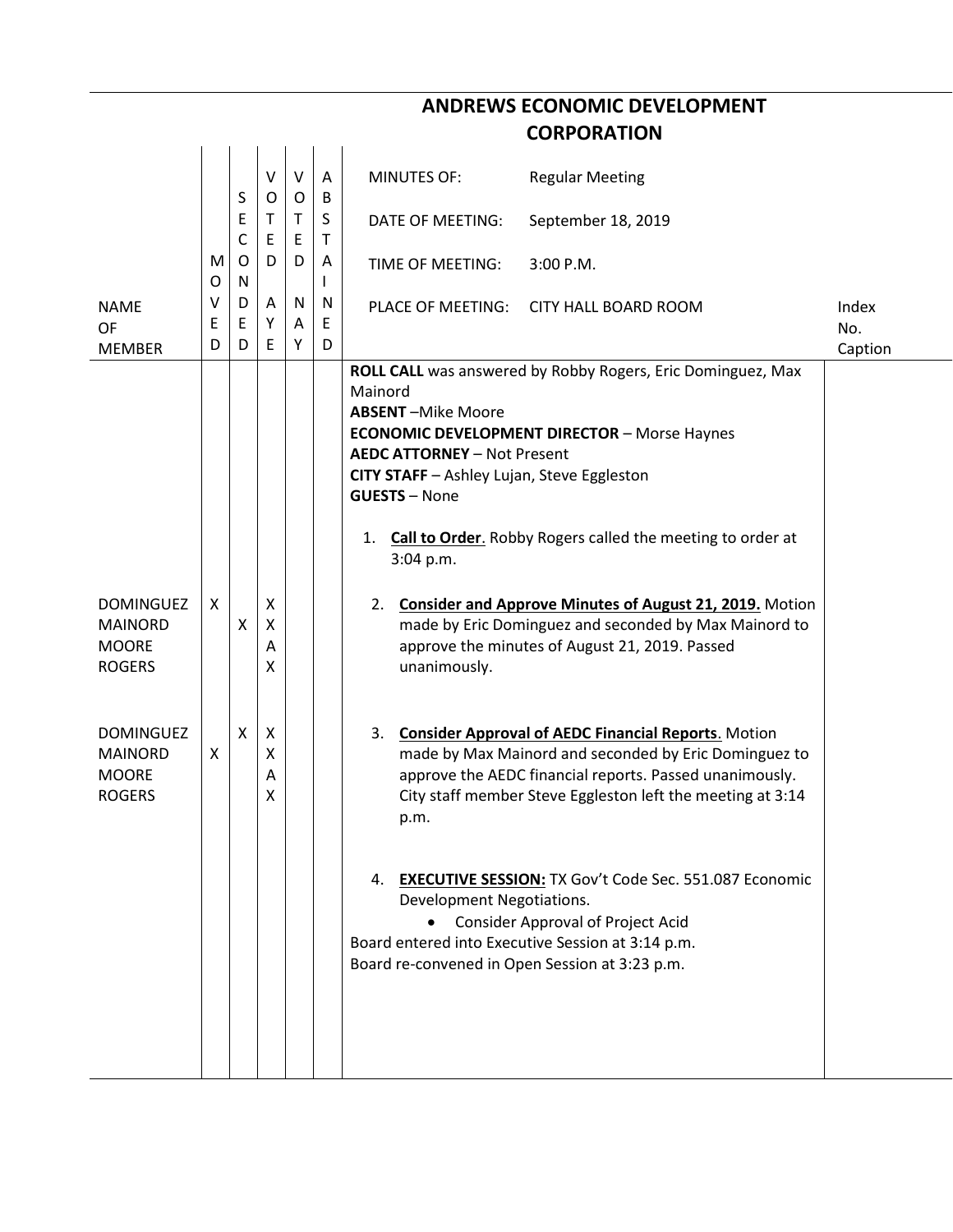|                                                                                                   |                                            | <b>ANDREWS ECONOMIC DEVELOPMENT</b>                                                                                                                                                                                                                                                                                                                                                                                                                                                                                                                                                                                                                                                                                                                                                                                                                                                                                                                                                                                                                                                                                                                                                                                                                                                                             |                         |
|---------------------------------------------------------------------------------------------------|--------------------------------------------|-----------------------------------------------------------------------------------------------------------------------------------------------------------------------------------------------------------------------------------------------------------------------------------------------------------------------------------------------------------------------------------------------------------------------------------------------------------------------------------------------------------------------------------------------------------------------------------------------------------------------------------------------------------------------------------------------------------------------------------------------------------------------------------------------------------------------------------------------------------------------------------------------------------------------------------------------------------------------------------------------------------------------------------------------------------------------------------------------------------------------------------------------------------------------------------------------------------------------------------------------------------------------------------------------------------------|-------------------------|
|                                                                                                   |                                            | <b>CORPORATION</b>                                                                                                                                                                                                                                                                                                                                                                                                                                                                                                                                                                                                                                                                                                                                                                                                                                                                                                                                                                                                                                                                                                                                                                                                                                                                                              |                         |
| V<br>S<br>Е<br>T.<br>C<br>E<br>O<br>M                                                             | $\mathsf{V}$<br>0<br>O<br>T<br>E<br>D<br>D | A<br><b>MINUTES OF:</b><br><b>Regular Meeting</b><br>B<br>S<br>DATE OF MEETING:<br>September 18, 2019<br>Τ<br>A<br>TIME OF MEETING:<br>3:00 P.M.                                                                                                                                                                                                                                                                                                                                                                                                                                                                                                                                                                                                                                                                                                                                                                                                                                                                                                                                                                                                                                                                                                                                                                |                         |
| O<br>N<br>v<br>D<br><b>NAME</b><br>Ε<br>E<br>Υ<br><b>OF</b><br>E<br>D<br>D<br><b>MEMBER</b>       | N<br>A<br>A<br>Y                           | L<br>N<br>PLACE OF MEETING:<br><b>CITY HALL BOARD ROOM</b><br>Ε<br>D                                                                                                                                                                                                                                                                                                                                                                                                                                                                                                                                                                                                                                                                                                                                                                                                                                                                                                                                                                                                                                                                                                                                                                                                                                            | Index<br>No.<br>Caption |
| <b>DOMINGUEZ</b><br>X<br>X<br>X<br><b>MAINORD</b><br>X<br><b>MOORE</b><br>A<br><b>ROGERS</b><br>X |                                            | <b>Consider and act upon items listed under Executive</b><br>5.<br>Session as necessary. Motion made by Max Mainord and<br>seconded by Eric Dominguez to approve incentives for<br>Project Acid as follows:<br>Donation of Lot 4 adjacent to Mustang Well Service for<br>$\bullet$<br>purpose of the expansion of Acquire Oilfield Solutions, a<br>sister company to Mustang Well Service. Company will<br>install 4" caliche base on the 2.23 acres and install<br>perimeter fence around the entire property in Business<br>Park West.<br><b>Director Comments.</b><br>6.<br>Stan Leeper resigned September 9, 2019 from the Board<br>of Directors of the Andrews Economic Development<br>Corporation.<br>Thank You card idea has been a success and has initiated<br>two (2) expansion projects since being mailed out.<br>Consider holding a Special Meeting on Tuesday,<br>September 24, 2019 at 3:30 p.m. for the purpose of<br>considering approval of Project Star.<br>Informed the Board that AEDC is working with the<br>Chamber of Commerce to help sponsor a job fair on<br>October 19, 2019 at the Andrews Business & Technology<br>Center.<br>THERE BEING NO FURTHER BUSINESS, THE MEETING ADJOURNED<br>AT 3:50 P.M.<br>Robby Rogers, President<br>ATTEST:<br>Eric Dominguez, Secretary-Treasurer |                         |